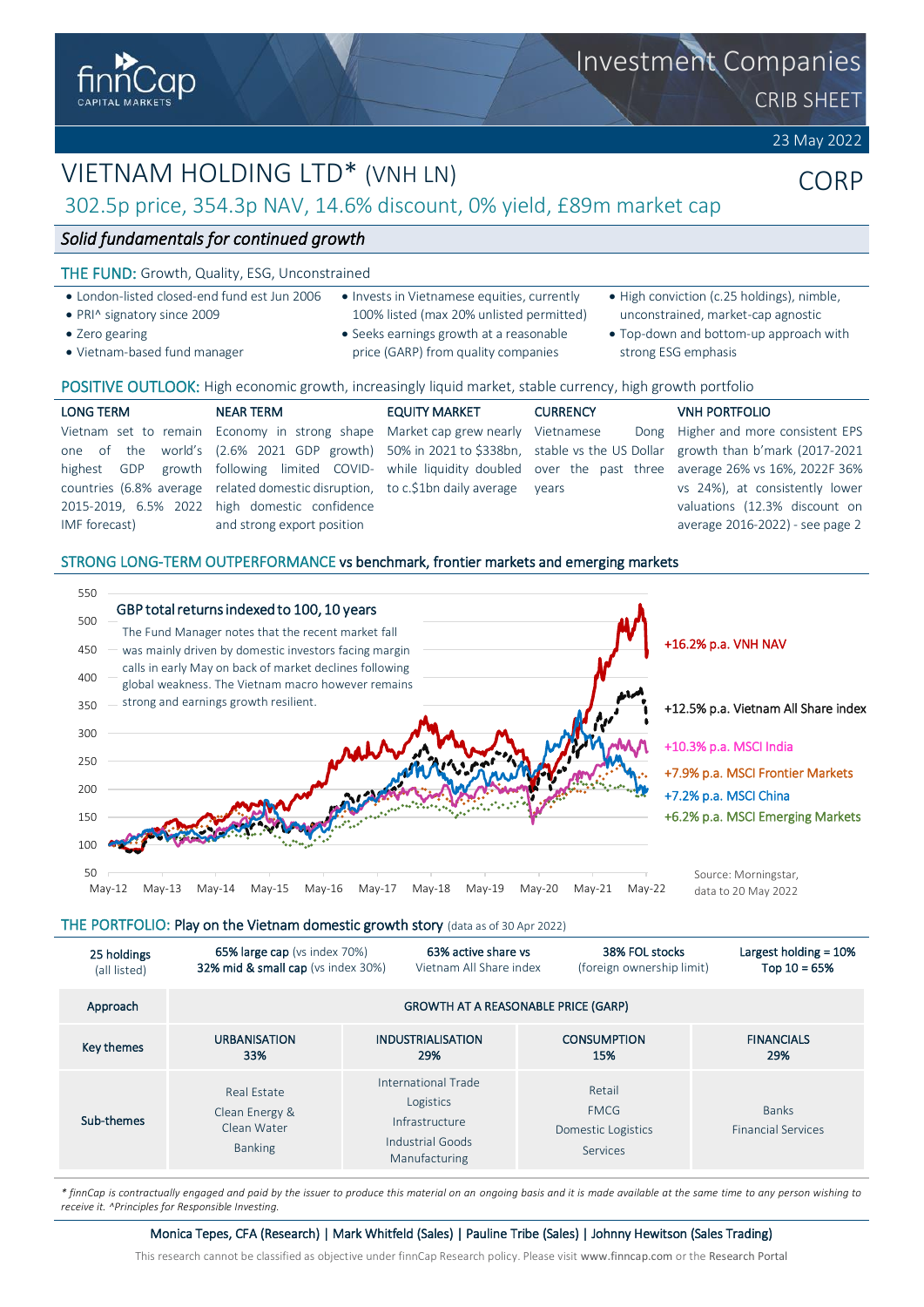# VIETNAM: THE INVESTMENT CASE

## SOLID LONG-TERM FUNDAMENTALS

## Vietnam's population is:

## LARGE 98.5 million people 15<sup>th</sup> in the world YOUNG 32.5 years median age Youngest in ASEAN EDUCATED 98% literacy rate 2<sup>nd</sup> highest among top 10 FM countries TECH-CONNECTED >77% internet penetration 30% p.a. e-commerce growth **INCREASINGLY** URBANISED 37% urbanisation rate Rapidly increasing

## POSITIVE NEAR-TERM OUTLOOK

## Macro

- Strengthening exports to US trade surplus and FX reserves providing backstop for currency
- Digitalisation advances following COVID. More than \$15bn in ecommerce sales through Facebook alone
- Continuing to attract strong FDI (foreign direct investment) – Lego \$1bn investment in carbon neutral expansion at its 7th factory in the world

## FAVOURABLE DEMOGRAPHICS **HEALTHY + FAST-GROWING ECONOMY**

## One of the highest GDP growth countries in the world

| <b>STRONG GDP</b>        | 2.6% in 2021, 7.2% IMF 2022F                                   |  |  |
|--------------------------|----------------------------------------------------------------|--|--|
| <b>GROWTH</b>            | 6.7% 30-year average                                           |  |  |
| <b>RISING GDP/CAPITA</b> | \$3,000 in 2021 vs \$2,000 in 2014<br>vs China at \$12,500     |  |  |
| <b>STRONG FDI</b>        | \$31.2bn in 2021<br>The 2 <sup>nd</sup> largest share in ASEAN |  |  |
| <b>STABLE INFLATION</b>  | 1.8% in 2021                                                   |  |  |
|                          | 2.6% - 3.5% 2016-2021 range                                    |  |  |
| <b>TRADE SURPLUS</b>     | <b>\$4bn</b> in 2021                                           |  |  |
|                          | Foreign reserves now \$110bn                                   |  |  |

## Portfolio themes (% of portfolio)

- Urbanisation (33%): completion of domestic infrastructure projects (bridges and rail) enhances value of real estate developers' assets
- Industrialisation (29%): trade increases port and logistics volumes
- Consumption (15%): post-COVID recovery boosting retail sales and consumption
	- Financials (29%): banks enjoying credit growth, strong net interest margin (NIM) levels and upfront fees from bancassurance deals (banks selling insurance products) with international insurance companies

### 9 38 77 <sup>155</sup> <sup>172</sup> <sup>191</sup>  $229$ 338 179 748 1,015 1,418  $1,545$   $1,613$   $1,637$   $1,634$ <br> $338$  - 500 1,000  $\Omega$ 100 200 300 400 2006 2010 2016 2017 2018 2019 2020 2021 Total Mkt Cap (Sbn, LHS) No of stocks (RHS)

## IMPROVING MARKET LIQUIDITY

c.\$1bn average daily trading volumes currently, vs c.\$500m in 2021 and <\$200m in 2020 1,500

## STABLE CURRENCY

- Vietnamese Dong stable for around the past four years, ending the 20-year depreciation trend of approximately 2.4% p.a.
	- Trade surpluses set to continue to support the local currency

## VNH PORTFOLIO vs. MARKET: Higher and more consistent earnings growth at lower valuations





Notes: All data is sourced from the Company and is as of 30 April 2022, unless otherwise stated. Page 2 of 4

## GROWING EQUITY MARKET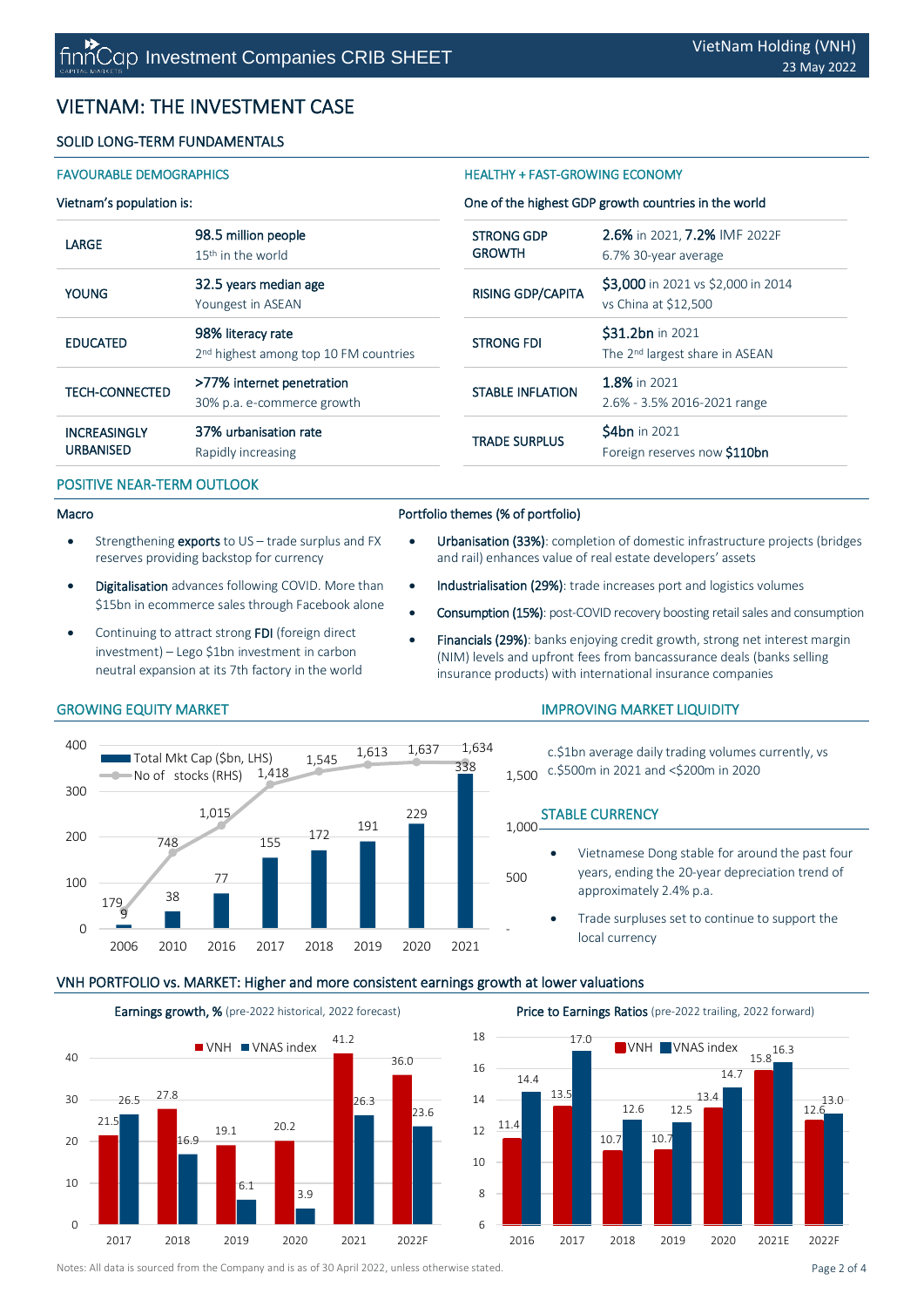# THE PORTFOLIO (30 April 2022)

|                | High conviction = 25 holdings<br>(all listed) |                            | Market cap<br>agnostic |                    | Current key themes: growth from<br>Industrialisation, Consumption, Urbanisation, Financials |                                                                                                                                                                                                                          |
|----------------|-----------------------------------------------|----------------------------|------------------------|--------------------|---------------------------------------------------------------------------------------------|--------------------------------------------------------------------------------------------------------------------------------------------------------------------------------------------------------------------------|
|                | <b>Stock</b>                                  | Sector                     | Theme                  | Mkt Cap            | % NAV                                                                                       | <b>Fund Manager investment case</b>                                                                                                                                                                                      |
| 1              | <b>FPT</b><br>Corporation                     | Telecomms                  | Industriali-<br>sation | \$4.1bn            | 10.3%                                                                                       | Vietnam's largest IT company. Stellar and sustainable growth (+96% in 2021) in<br>revenue from Digital Transformation in both domestic and overseas markets.                                                             |
| $\overline{2}$ | Mobile<br>World                               | Retail                     | Consumer               | \$4.8bn            | 8.5%                                                                                        | Omnichannel champion - largest ecommerce and physical retailer in Vietnam,<br>60% market share in mobile phones, 40% share in consumer electronics and<br>growing rapidly in grocery segment.                            |
| 3              | Gemadept                                      | Industrial<br>Goods & Serv | Industriali-<br>sation | \$714m             | 7.8%                                                                                        | Deep-water port operator, 20-30% volume growth over past five years. Profit is<br>expected to grow >30% p.a. over the next three years.                                                                                  |
| 4              | Sacombank                                     | <b>Banks</b>               | Financials             | \$2.3 <sub>b</sub> | 6.3%                                                                                        | Get on track back to be a leading private bank with robust earnings growth<br>prospect as the bank would solve all legacy problem assets in the coming years.                                                            |
| $\overline{5}$ | Phu Nhuan<br>Jewellery                        | Retail                     | Consumer               | \$1.1 <sub>b</sub> | 6.0%                                                                                        | Largest jewellery retailer in Vietnam with network of 340 stores. Strong recovery<br>post-COVID. Growth driven by gaining market share from mom-and-pop stores<br>and increasing consumption by the affluent population. |
| 6              | Khang Dien<br>House                           | Real Estate                | Urbanisation           | \$1.3 <sub>b</sub> | 5.9%                                                                                        | Leading developer of townhouses and villas in Ho Chi Minh City, with significant<br>landbank. Expanded into mid-range condominium projects.                                                                              |
| 7              | <b>MB Bank</b>                                | <b>Banks</b>               | Financials             | \$4.9bn            | 5.7%                                                                                        | Strong management team and full suite of banking products, including wealth<br>management in technology partnership with Swiss private banks.                                                                            |
| 8              | Hai An<br>Transport                           | Industrial<br>Goods & Serv | Industriali-<br>sation | \$237m             | 5.2%                                                                                        | Leading domestic container transport company with 33% capacity market share<br>and 26% volume market share. One of only a few local companies offering full<br>logistic services.                                        |
| 9              | <b>VP Bank</b>                                | <b>Banks</b>               | Financials             | \$7.1bn            | 5.2%                                                                                        | Largest consumer lender in Vietnam, 50% market share through its subsidiary FE<br>Credit.                                                                                                                                |
| 10             | <b>VN Direct</b>                              | Financial<br>Services      | Financials             | \$1.6 <sub>b</sub> | 4.6%                                                                                        | Top 4 equity brokers with 7.5% market share $-$ emerging to become a leading<br>underwriter in the booming bond market with about 9% market share.                                                                       |
|                | Total top 10                                  |                            |                        |                    | 65.5%                                                                                       |                                                                                                                                                                                                                          |

# SECTOR BREAKDOWN VS VIETNAM ALL SHARE INDEX





- The shift in allocation illustrates the fund managers' marketagnostic active approach to stock picking and also the fund's ability to access smaller cap names given its nimble size
- The increase in the large cap allocation was partly driven by many mid-caps in the portfolio being reclassified as large caps after years of strong performance

Notes: All data is sourced from the Company is as of 30 April 2022, unless otherwise stated. Page 3 of 4